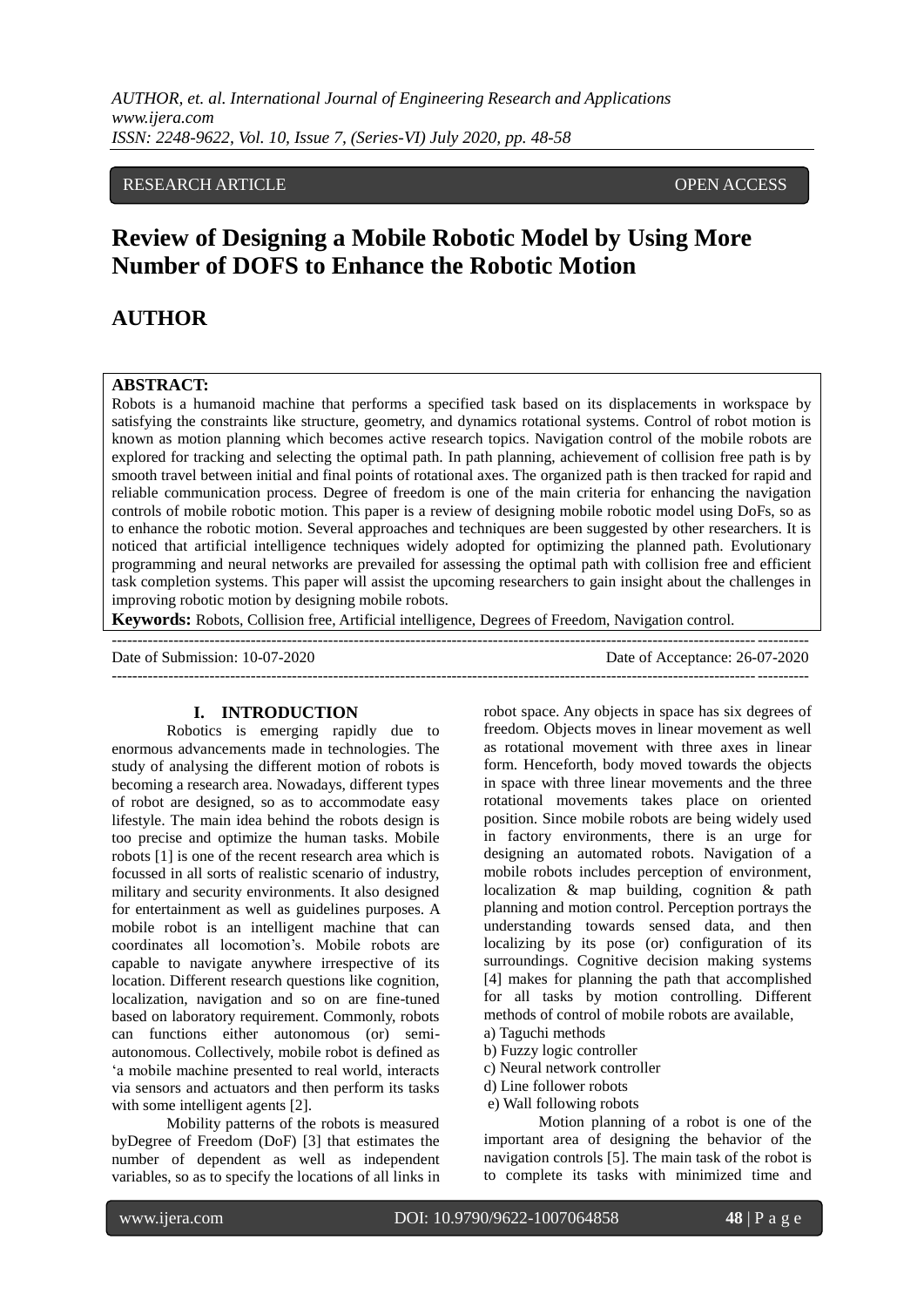distance. Pertaining to this, different criteria like computational complexity and power consumption has to be addressed. Mobile robot path planning is a significant issue in the field of independent robotic utilization distribution of materials, robot soccer in a manufacturing environment which is integrated with computers. Determining the path free of collisions for the mobile robots between its end points (start and finish) along the presence of obstacles is a wellknown environment being explored by the scientists over the years with the help of various metaheuristic and heuristic algorithms like TABU, A\*etc., [6]. Majority of the scholars have designed algorithms depending on the intuition for suiting the specified environment. In a similar manner the polynomial equations can likewise be applied for developing the strategy of path planning. The parametric form of the Bezier equation is frequently utilised in computer graphics and associated areas. A parametric curve equation would express the curve coordinates as the variable function. The equation of Bezier curve could be easily manipulated. There are lesser turning points in bezier curves thus making it smoother in comparison to the curves of cubic spline. Because of these attributes, the equation of Bezier curve can be utilized for path planning applications of mobile robots. The Bezier curves also allow the controlling of their shapes quantitatively by the manipulation of the control point position [7].

Mobile robot is a robot type that can react, sense and move in a given situation. Navigating the mobile robots helps in controlling the robot movement from the start to end within the specified environment with obstruction evasion abilities. In view of the volume of available data about workplace, the path planning can be bifurcated as online and offline path planning. The robots will have prior information of the environment in case of global or offline path planning but the robot will not have any prior information in case the path planning is online [8]. There exist various offline path planning algorithms, for example, cell decomposition, visibility graph, artificial potential field and so forth. In cell decay, the roadmaps experience issues in resolving complicated conditions because of their significant calculation cost. It has been utilized for applications searching hazardous targets, for example, detecting landmine, fighting the fires and military observation and viable robotic issues [9]. The meta-heuristic algorithm like PSO could be incorporated for issues of path planning. Dijkstra algorithm might be utilized for developing the paths. In short, heuristic algorithm, cognitive layers, perceptual, sensor, motor are the areas of interest in association with robots. The parts of hardware, software and related techniques including various calculations to understand the objective or task is covered by mobile robotics.

#### *1.2. Challenges in mobile robots:*

There are various kinds of robots dependent on their applications that are inclusive of educational, medical, transportation, space exploration, industrial, and manufacturing robots. In the sectors that produce nuclear power and the manufacturing sectors, the human beings are exposed to hazardous conditions hence in these sectors there is a necessary demand for the robots [10]. For protecting themselves from the harmful impacts of loud noises, high temperature, radiation and so forth. People utilize substitute themselves with robots in conditions including dangers, redundancies, inconvenience, etc. With the progress of various technologies, the degree of the endeavours performed by robots is expanded with the objective that it is intriguing for machines for strengthening the capacities of humans and to replace them with robots for tedious and likewise perilous jobs. The robots without limits can be considered to have the brilliance of humans to the extent its structure, insight, cleverness and reactions are concerned.

#### *1.3. Serial Vs Parallel configuration:*

Robotic manipulators [11] are electronically controlled mechanical designs comprising of various portions that carry out tasks through interactions with the environments they are present in, generally they are referred to by the name robotic arms. Robot manipulators are widely utilized in the modern manufacturing industries and furthermore have numerous other specific applications. (For instance, Welding, painting). Robots can be bifurcated by different measures of selecting the robots, for example, DOF, kinematic structure, drive innovation for joints actuation, geometry of workspace, movement attributes and the kind of the control framework. In these kinds, the kinematics basic topologies deal with robot configurations that are closed chain, parallel chain, open or serial chain. The robot arms normally utilized in industries comprise kinematic structures of open-chain type. Such systems comprise of a chain of connections associated with joints. These are revolute joints that rotate around the prismatic joints or axis that move along the axis. Serial manipulator comprises of a few series connected links by methods for different kinds of mechanical joints, ordinarily prismatic (straight) and revolute in this design commonly one piece of robot is appended to the ground and the other part is allowed to move in space. The robot's fixed link is known as base and free end is where the mechanical fingers or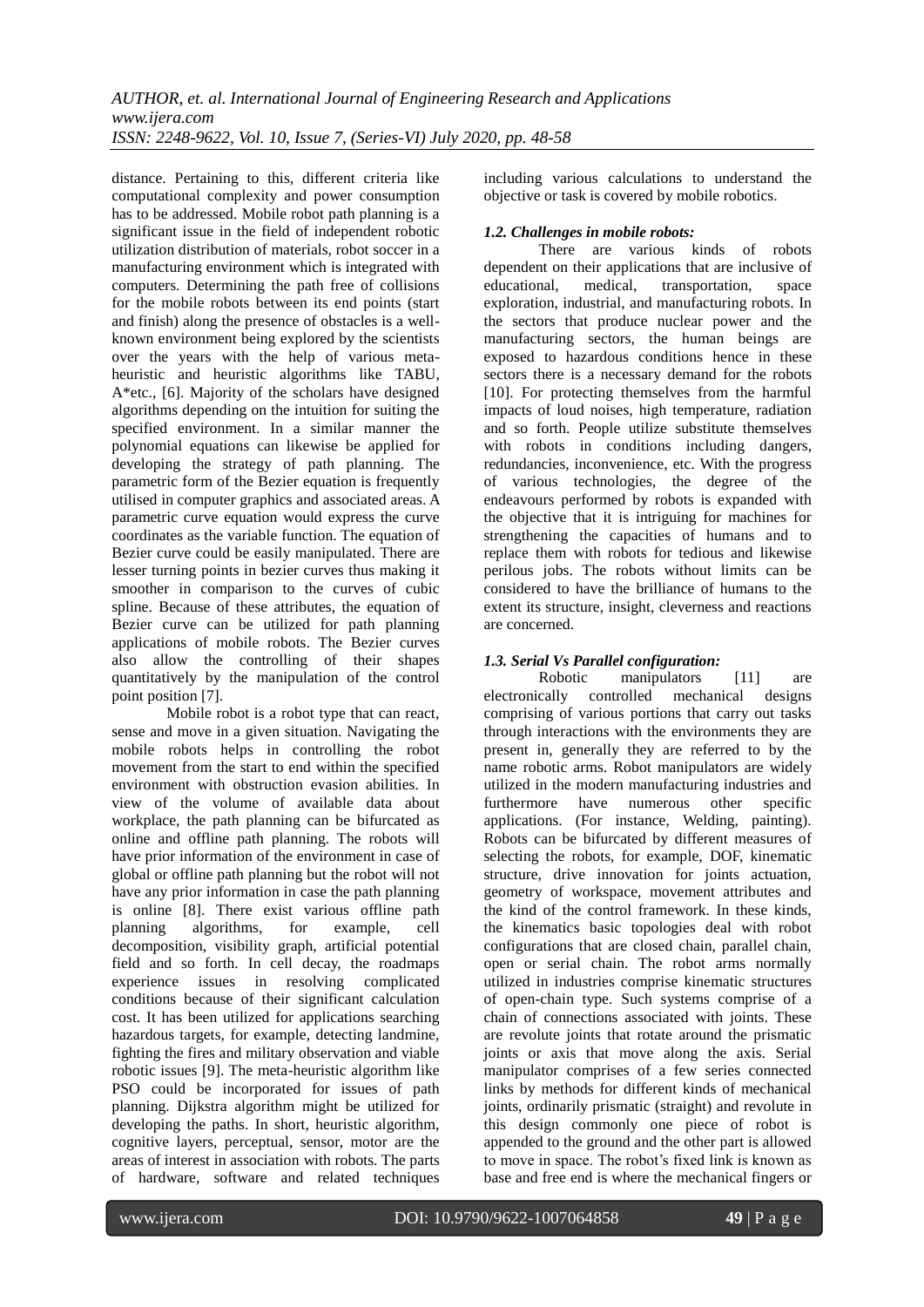gripper is joined from end effector. For issues including positional examination of serial robots, the forward kinematics is genuinely basic, though the reverse or inverse kinematics turns out to be extremely troublesome. While, parallel manipulator is close loop component wherein end effector is associated with the base by a minimum of two free kinematic chains. A completely parallel manipulator is also close loop system with 'n' DOF, end effector associated with the base by 'a' chains that are independent having maximum two links and are incited by unique rotary or prismatic actuator.

#### **II. LITERATURE REVIEW**

This section presents the reviews of prior techniques established in robotic designs. Different methods employed in mobile robots are explained as follows:

#### *2.1 Taguchi method:*

Taguchi and Konishi developed a statistical technique referred to as Taguchi technique. At first it was created for improving the quality of the produced merchandise (development of manufacturing process), later the application of this method was extended to numerous different areas of Engineering, for example, Biotechnology [12] and so forth. Proficient statisticians have recognized Taguchi's endeavours particularly in the improvement of structures for the study of variation. Successfully accomplishing the ideal outcomes includes a cautious determination of procedure parameters and classifying them into noise and control factors. Selecting the control factors have to be made with an objective to nullify the noise factor effect. Taguchi Method includes identifying appropriate control variables to get the ideal outcomes of the procedure. Symmetrical Arrays (OA) are utilized for carrying out various experiments. These experiment results are utilized to assess the information and foresee the nature of produced components.

#### *2.2 Fuzzy logic controller*

The fuzzy controller developed oversees simultaneously that tasks of obstacle avoidance and navigation. Numerous scholarly investigations propose the fuzzy controller hypothesis as an answer for controlling the mobile robots. Its fundamental structure comprises three blocks: defuzzification, inference, and fuzzification. The initial stage for realizing a fuzzy controller is fuzzification that changes the input, output of every genuine value into membership grades for the terms of fuzzy control. The subsequent stage is fuzzy inference that integrates the procured facts of fuzzification of the standard base and carries out the process of fuzzy reasoning. There are a few strategies for fuzzy inference relying upon the utilizations and membership function form. At the point when the variables of input, output are characterized, the rule of fuzzy is introduced as the accompanying structure: IF ⟨ antecedents⟩ THEN ⟨ conclusions⟩ rules. The last stage is defuzzification. The goal of this stage is transforming the output subsets computed by inference engine.

#### *2.3 Neural network controller*

Controlling mobile robots using neural networks has as of late been the subject of extreme research [18]. It is regular to work with kinematic models of robot to get steady movement control laws for reaching goals or following trajectories. Majority of the authors tackled the issue of stability and control of motion for mobile robots utilizing the algorithm of nonlinear back stepping. Fierro and Lewis built a neural system based model that was a combination of torque controller and back stepping tracking, utilizing a multi-layer feedforward neural system, where the neural system can learn from the mobile robot dynamics by its technique of on-line learning. However, the algorithms of control and the neural network are complex and costly with respect to computation. A controller based on neural network of single layer for robots was proposed in [19]. This methodology excludes any nonholonomic kinematics, hence cannot be utilized for robots with kinematic restrictions. But, the issue of controlling mobile robots has attracted many researchers in perspective on its hypothetical difficulties. Indeed, these frameworks are cases of non-holonomic systems because of the constraints of perfect rolling (no lateral slipping or longitudinal of wheels). The below mentioned assumptions are made while designing the velocity controller for mobile robots:

 Arbitrary speed can be accomplished instantaneously.

• 1st order differential equations captures the Kinematic model.

#### *2.4 Line follower robots:*

Line follower robots are mobile machines that could detect and follow the lines which are drawn on the floor. Usually paths are predefined and could be noticeable like dark lines on white surfaces or not visible similar to magnetic fields. Unquestionably, this sort of robot should detect the line using sensors of infrared ray (IR) [13] that are installed on the lower side of the robots. From that point forward, the information is transmitted to the processor by particular buses of transition. Consequently, the processor will determine the appropriate commends and afterwards, it sends them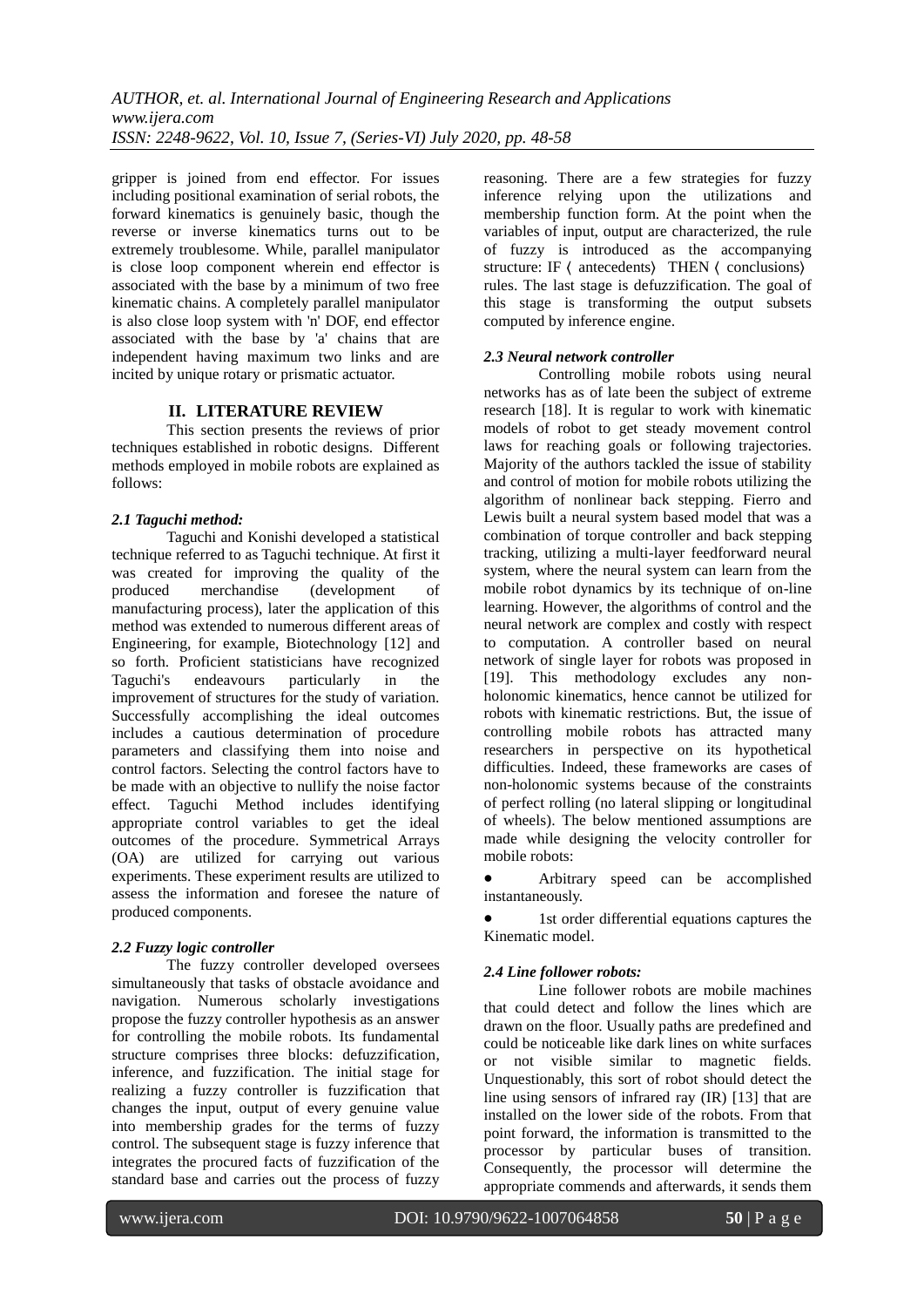to the driver and in this manner robot will follow the path [14]. Usually LFRs are mobile machines that operate on their own following the lines that are drawn on the floors. The path will be a line of white or dark colour based on the floor color. The fundamental tasks of the LFR are as per the following:

1. To capture the position of the line using the optical sensors that are placed in the front part of the robot. Majority are utilizing a photo-reflectors, and image sensors for processing the images. Along these lines, the process of line sensing requires high robustness and high resolution.

2. To steer the robots to detect the line with the help of any of the steering mechanisms. This is only a servo activity; but there is a need for compensating the phases so that motion tracking is stabilized by the application of any servo algorithms or PID filters.

3. To control the speed based on the conditions of the path. The speed is constrained while passing the curve as a result of friction between the floor and tire.

Better techniques can thus improve the intensity of manoeuvre. Subsequently the speed of the robot can be increased. Hence, increasing the performance of the robot [15]. This sort of robot can be utilized for military purposes, transportation frameworks, delivery services. Besides, there are numerous yearly LFR competitions carried out by colleges or companies around the globe. They generally ask the robotic groups to develop a small robot with the mentioned weight and dimensions as per the rules of the competition. In reality, the LFRs

are the most favoured robots yet unquestionably the precarious part is to make the LFR"s response smooth and quick.

#### *2.5 Wall following robots:*

The control issue in WFR is represented by moving the robot along the walls in the desired directions along with maintaining a specified distance to the wall [17, 20]. This can be the situation in the below mentioned circumstances.

Following an unknown wall: If the environment knowledge is very less or nill, trajectory will be specified to follow the wall present on the right till the first doorway is reached. In case the main objective of the robot is world modelling then its required for following the wall so that it is modelled completely. Dead reckoning is used for calculating the robot position.

Following known wall: If the robot trajectory is already planned, it tends to be trailed by dead reckoning methods. But dead reckoning strategies experience the ill effects of accumulation errors. An approach to ensure these errors are small is by wall tracking. The plan should include wall availability in the described route of that case. This is the opposite of the prior case: presently the wall position should be known precisely.

Obstacle avoidance: If the sensors are unable to provide the size or shape of the obstacle then evasive routes are not possible. Hence making it necessary for following the obstacle contour till it is possible or till the robot can resume the original route.

| Ref. Nos | Techniques                                                                                                                                                                                                                                       | Merits                                                                                                                                                                                                                                                                                                                                | Demerits                                                                                   |
|----------|--------------------------------------------------------------------------------------------------------------------------------------------------------------------------------------------------------------------------------------------------|---------------------------------------------------------------------------------------------------------------------------------------------------------------------------------------------------------------------------------------------------------------------------------------------------------------------------------------|--------------------------------------------------------------------------------------------|
| $[21]$   | pairs of cables. space.<br>three<br>analysed for performance also lowered.<br>enhancement.<br>Force<br>transmission with end effector<br>has been devised.<br>Force transmission index is the<br>for<br>metric computed<br>experimental purpose. | Cable Driven Parallel robots Good trajectory tracking<br>were taken for study. T-Bot Accuracy was achieved, even workspace increases, then the<br>techniques was employed with with the minimized boundary motion takes<br>Optimization of kinematics was Likewise, displacement time was High frequency time taken                   | If the diameter of task<br>maximized<br>distance.<br>with<br>high<br>power<br>consumption. |
| [22]     | algorithm was developed for three optimization functions.                                                                                                                                                                                        | Disassembly line balancing Performance of the bee's So as to achieve best cycle<br>solution was improved for algorithm with dynamic time, a higher number of<br>remanufacturing applications. populations was explored. Best iterations are taken for limited<br>An improved discrete bee's cycle time was achieved under population. |                                                                                            |

#### **III. COMPARISON OF RECENT TECHNIQUES**

The comparison table provides the various design parameters of robotic models.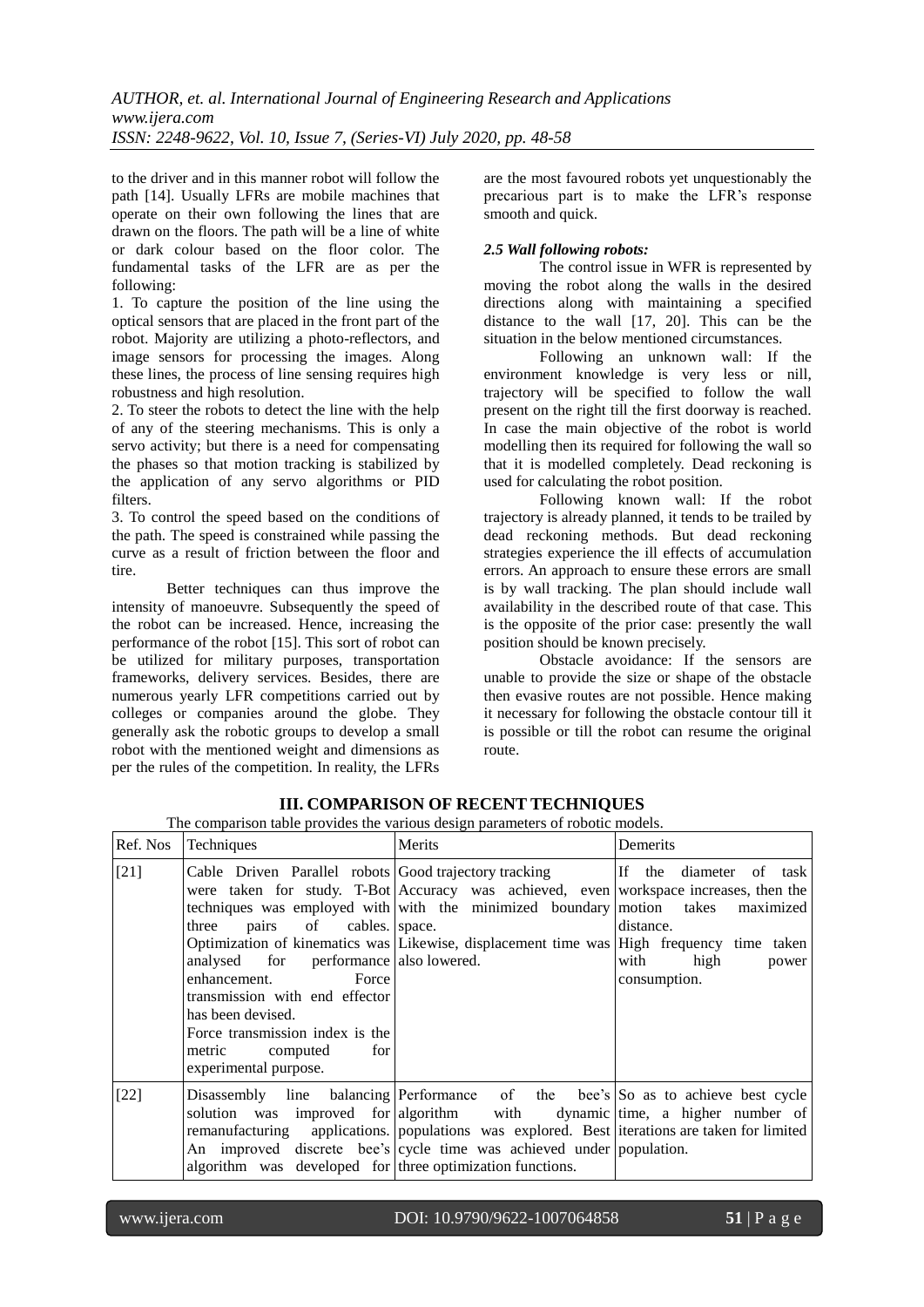## *AUTHOR, et. al. International Journal of Engineering Research and Applications www.ijera.com*

| ISSN: 2248-9622, Vol. 10, Issue 7, (Series-VI) July 2020, pp. 48-58 |  |  |  |  |  |  |
|---------------------------------------------------------------------|--|--|--|--|--|--|
|---------------------------------------------------------------------|--|--|--|--|--|--|

|        | Here,<br>robotic<br>assignment matrix is computed robots.<br>for assigning respective weights<br>to different indicators.                                                                                                                                                                                                                                            | planning the motion sequences. Space inference matrix is easily<br>workstation deduced the spaces for working                                                                                                                                                                                                                                                                                                                                                                                            |                                                                                                                                                                                                          |
|--------|----------------------------------------------------------------------------------------------------------------------------------------------------------------------------------------------------------------------------------------------------------------------------------------------------------------------------------------------------------------------|----------------------------------------------------------------------------------------------------------------------------------------------------------------------------------------------------------------------------------------------------------------------------------------------------------------------------------------------------------------------------------------------------------------------------------------------------------------------------------------------------------|----------------------------------------------------------------------------------------------------------------------------------------------------------------------------------------------------------|
| $[23]$ | Simulation based optimization System<br>model was designed for robotic surrogate function.<br>some uncertainties occurs in for ensuring the robustness.<br>Gripper design. Thus, it was<br>optimized<br>for criteria's<br>of<br>industrial environment.<br>Coordinate descent<br>and<br>the<br>Conjugate gradient are used for<br>joining the robotic motions.       | has<br>ensured<br>tasks. It has been observed that Multiple evaluations are analysed                                                                                                                                                                                                                                                                                                                                                                                                                     | better   Cut-out design is not properly<br>fitted into cylinder, then the<br>alignment in gripper changes<br>in an unpredictable manner.<br>Standard errors has greatly<br>influenced by outliers model. |
| $[24]$ | Optimizing the topology for Less<br>point robots moving systems navigation.<br>was studied under moving path<br>and heat transferring paths.<br>Obstacles placed in heat source<br>and heat sinks has adaptively<br>the<br>thermal<br>increased<br>compliance. Thus, conductivity<br>spreading approach was framed<br>for<br>devising<br>the<br>ground<br>structure. | taken<br>for<br>time                                                                                                                                                                                                                                                                                                                                                                                                                                                                                     | robot System<br>takes<br>higher<br>computational resources.<br>Also<br>increases<br>the<br>computational burden of the<br>simulation environment.                                                        |
| $[25]$ | novel<br>energy at both online and offline loadings.<br>phases.                                                                                                                                                                                                                                                                                                      | Energy consumption rate is It has maintained the same It has compromised the final<br>higher in industrial robots. A productivity and manufacturing cycle time during energy<br>simulation tool was quality. Motion parameter was optimal operation scheduling.<br>designed for optimizing the easily estimated under different                                                                                                                                                                          |                                                                                                                                                                                                          |
| $[26]$ | of robotic fish was explored for enabled to handle<br>propulsive<br>the<br>Generator (CPG) networks that functions.<br>exactly located the swimming<br>coordinates.                                                                                                                                                                                                  | Performance of the swimming Explicit swimming modes are Steering gear takes higher<br>the<br>improving swimming speed and acquisition of model parameters.<br>efficiency. Robotic fish adaptability is that affects the amplitude<br>Newton Euler method was increased for different swimming coordinates.<br>designed with Central Pattern conditions with lessened iterative                                                                                                                           | configuration.<br>vast mechanical<br>Too high frequency observed                                                                                                                                         |
| $[27]$ | framed for connected undirected for all rigid object body.<br>graphs that resolved the convex<br>problem.                                                                                                                                                                                                                                                            | Neuro-dynamic approach was Tracking accuracy was improved Some transient behaviours                                                                                                                                                                                                                                                                                                                                                                                                                      | developed<br>higher<br>error<br>process.                                                                                                                                                                 |
| $[28]$ | workers<br>and<br>thus,<br>path<br>optimization<br>Target of each robots<br>utilized<br>for<br>avoiding<br>the                                                                                                                                                                                                                                                       | Mobile radiation affects the This algorithm eliminates the High computational time is<br>beetle high radiation from the target observed, even in simplified<br>antennae search algorithm was classes by assignment operators.<br>suggested for radiation and its Smoothing operators was used for Most of the similar radiation<br>protectional steps via radiation finding the appropriate discrete emitting<br>process. points, so as to explore the discarded that lowered the<br>are optimized path. | process.<br>patterns<br>are<br>risk minimization process.                                                                                                                                                |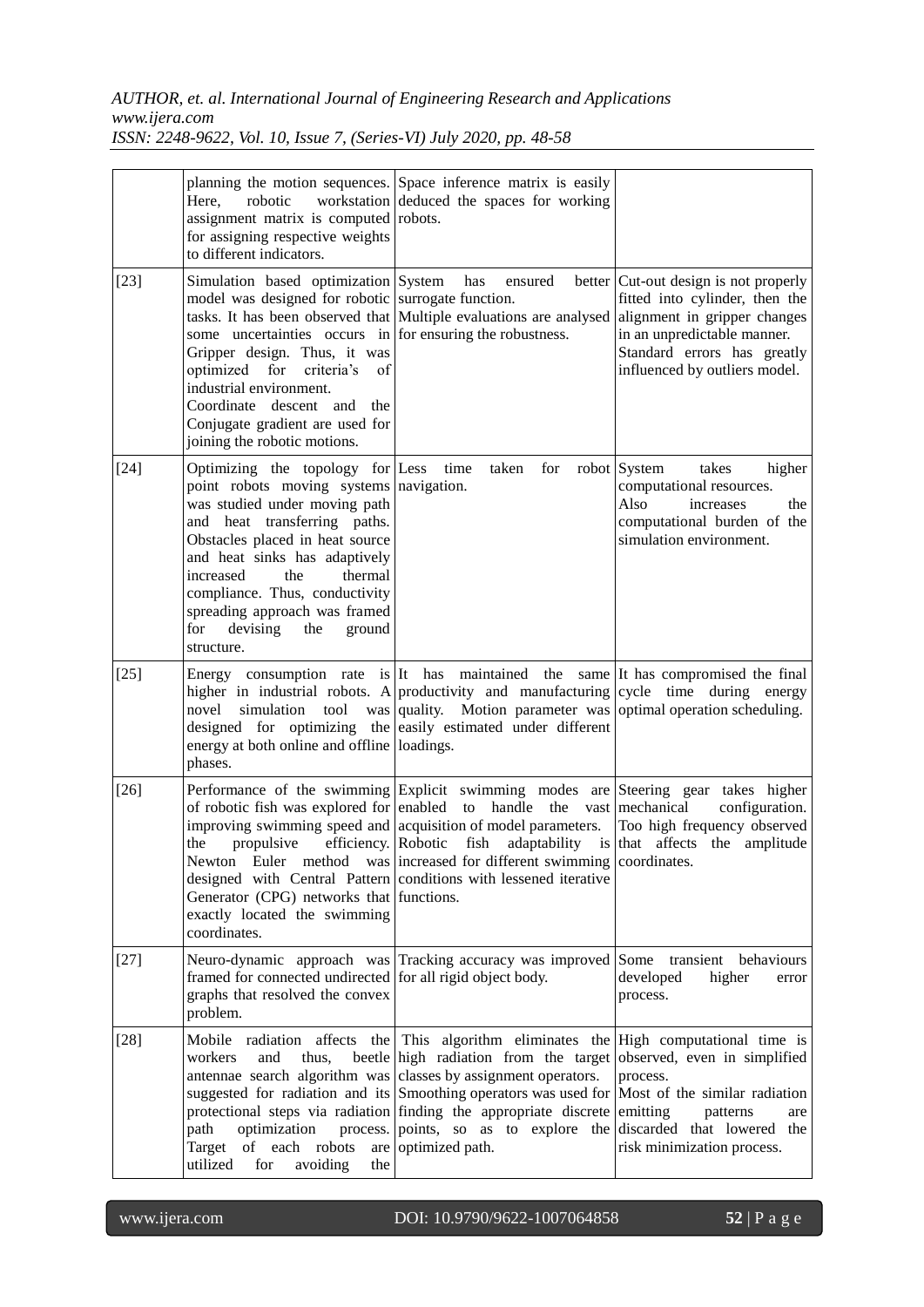|        | radiation patterns. Heuristics<br>performed<br>search<br>was<br>to<br>monitor their radiation pattern.                                                                                                                                                                                                                                  |                                                                                                                                                                                                                                                                                                                                                                                                                                                                                                                                                                                                                                                                                       |                                                                                                                                                                       |
|--------|-----------------------------------------------------------------------------------------------------------------------------------------------------------------------------------------------------------------------------------------------------------------------------------------------------------------------------------------|---------------------------------------------------------------------------------------------------------------------------------------------------------------------------------------------------------------------------------------------------------------------------------------------------------------------------------------------------------------------------------------------------------------------------------------------------------------------------------------------------------------------------------------------------------------------------------------------------------------------------------------------------------------------------------------|-----------------------------------------------------------------------------------------------------------------------------------------------------------------------|
| $[29]$ | Dust<br>accumulation<br>power functioning<br>of<br>dusts. In addition, distributing corner moves rapidly.<br>parameters.                                                                                                                                                                                                                | in Velocity and fan speed are the Increase in necking radius has<br>photovoltaic has reduced the prime criteria taken for power restrained the velocity flow,<br>the generation systems. Relaxation irrespective of outlet height.<br>autonomous robot. Here, air factors under varying pressure Though dust is absorbed<br>solid two phase control equation was monitored. It is inferred that easily, the error rate is not<br>was used for absorbing the the flow of particles around the analysed.<br>the pressure and dust particle Henceforth, the turbulence flow<br>was analysed for structuring the is easier with efficient workspace.<br>Computational complexity is less. |                                                                                                                                                                       |
| $[30]$ | environment<br>is<br>a<br>gripper with two 3- phalange compliances.<br>fingers and a geometric design<br>optimization<br>method<br>was<br>evaluated.<br>Geometric<br>dimensions of gripper<br>was<br>analysed<br>reducing<br>for<br>the<br>resistances.<br>Here,<br>three<br>objectives, multiple geometric<br>with two fitness models. | Grasp behaviour of the mobile Genetic diversity under mutation Fingertip grasp is not possible<br>prime operator has configured the due<br>challenging issue. An under- workspace. It is easily adapted to<br>actuated tendon-driven robotic the objects shapes under different                                                                                                                                                                                                                                                                                                                                                                                                       | to<br>higher<br>distal<br>phalanges.                                                                                                                                  |
| $[31]$ | while<br>handling<br>objects. Wearable robots often parameters selection.<br>has been employed to reduce the improved.<br>weight of the gripper with<br>maximized<br>gripping<br>force.<br>with multi-objective<br>Along<br>optimization was also studied<br>for exploring the coupler path<br>and drive torque.                        | Cooperation between robots and Pareto optimality functions is Maximized<br>human has imposed challenges used for improving the driver difference<br>in Front End Module (FEM), efficiency and thus, it was collision<br>the heavy achieved with better payload navigation controls.<br>requires the quality of type Actuator design is also lighter<br>loaders. Henceforth, six bar that reduced the gripper weights.<br>linkage with toggle mechanism Accuracy of the path is also                                                                                                                                                                                                   | the<br>path<br>has<br>brought<br>the<br>among                                                                                                                         |
| $[32]$ | harvesting process. Continuous utilization barrier.<br>Different<br>and<br>locations.<br>modularity                                                                                                                                                                                                                                     | Task based agricultural robot is It has maximized the harvesting Lowered<br>explored by optimizing the rate of fruit with lessened low-<br>monitoring of the robot structure Trajectory planning is optimized scenario.<br>that made the robot to locate<br>easily.                                                                                                                                                                                                                                                                                                                                                                                                                   | accuracy<br><i>is</i><br>observed, when the location<br>changes<br>due<br>to<br>climatic<br>Displacement angle of the<br>robots has reduced the path<br>optimization. |
| $[33]$ | robot Axis<br>Mobile<br>Painting<br>research field that depicts the structure.<br>Coupling<br>robots.<br>occurs in robots manipulators. functions.                                                                                                                                                                                      | availability<br>manipulators is one of the differentiated the non-coupled optimization<br>optimization of base position of It reduced the computational causes non-optimal solutions.<br>problem complexity with different cost                                                                                                                                                                                                                                                                                                                                                                                                                                                       | has   Inequality<br>constraint<br>problem<br>has<br>taken singularity constraints                                                                                     |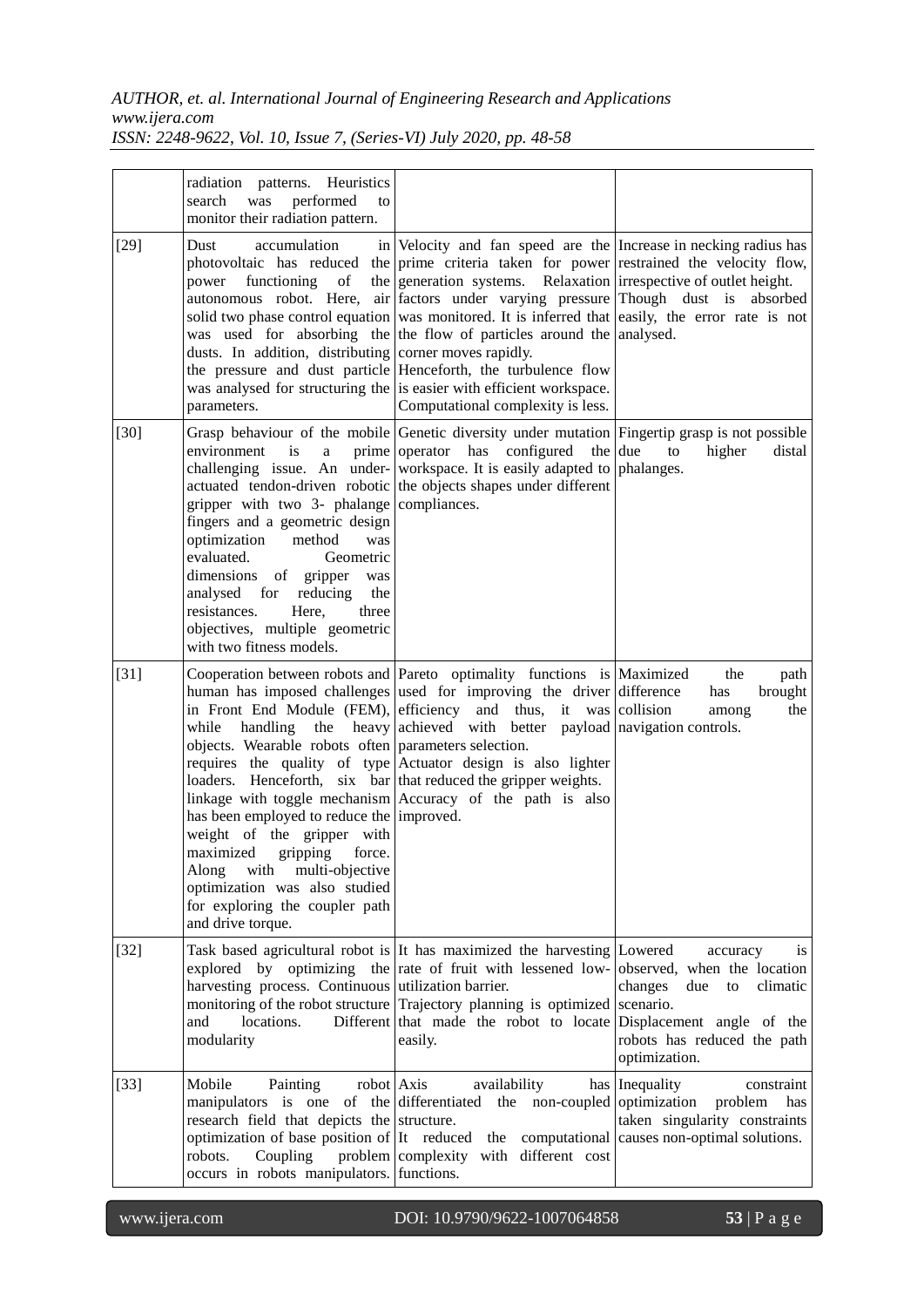|        | Each robots is analysed under<br>two aspects, internal penalty<br>function which explored the<br>base position. Then, Lagrange<br>multiplier was computed to<br>optimize the base position of<br>robots. It was estimated for<br>three different surfaces, i.e flat,<br>cylindrical and truncated conical<br>surfaces. |                                                                                                                                                                                                                                                                                                                                                                                                                                                                                                           |                                                                                                                                            |
|--------|------------------------------------------------------------------------------------------------------------------------------------------------------------------------------------------------------------------------------------------------------------------------------------------------------------------------|-----------------------------------------------------------------------------------------------------------------------------------------------------------------------------------------------------------------------------------------------------------------------------------------------------------------------------------------------------------------------------------------------------------------------------------------------------------------------------------------------------------|--------------------------------------------------------------------------------------------------------------------------------------------|
| $[34]$ | axis<br>milling<br>5<br>of<br>rotational increased<br>points<br>3<br>displacements was taken for deformations and vibrations.<br>increasing the stiffness of the<br>robots.<br>Discrete<br>search<br>optimization was taken for<br>index<br>maximization,<br>smoothness in trajectory and the<br>task completion time. | Pose optimization method with Accuracy of the system is Smoothness of the trajectory<br>robot was improved with better localized at high pressure has deformed<br>designed for commercial robots. robot trajectories. Stiffness is<br>with                                                                                                                                                                                                                                                                | the edges and takes high time<br>smaller for task completion.<br>Invariances in frames has also<br>deformed the structure of the<br>edges. |
| $[35]$ | the<br>humanoid<br>stable<br>offer<br>to<br>under<br>performance<br>environment.<br>Modified Differential Evolution results than ZMP.<br>Adaptive<br>Evolutionary<br>and<br>neural models were designed.                                                                                                               | Biped robot walking is one of Since the algorithm operated Walking<br>robots. meta-heuristically, the irrelevant improved for limited joint<br>Generation of gaits needs to be space in Cartesian products are<br>better minimized.<br>dynamic Trajectory paths are designed multiple joints is lowered in<br>Henceforth, strongly and thus, yielded better test results.                                                                                                                                 | stability<br>has<br>angles.<br>Fitness<br>for<br>convergence                                                                               |
| $[36]$ | time alters, it greatly affects the accuracy.<br>is observed that the power loss<br>occurs in three forms, copper<br>losses, power on mechanical<br>design, and consumption of<br>constant energy. Here, 3 degrees<br>of freedom was considered.                                                                       | Different motion profiles has Minimized the energy loss in Under different acceleration,<br>different navigation control has horizontal motions which is slow motions are not<br>been studied. When the motion mainly responsible for motion considered.<br>production time. Thus, a simple When the largest torques is during production plant is not<br>energy consumption models was applied in horizontal movement,<br>developed using Joule's law. It then the intensive energy loss is<br>achieved. | Environmental consequences<br>discussed.                                                                                                   |
| $[37]$ | mobile robots in underwater has optimizing each task of a robot.<br>that includes resistance and cylinder<br>manoeuvrability. Henceforth, it velocity inlet and outlets.<br>requires<br>a                                                                                                                              | Hydrodynamic performances of Different rules are generated for Due to tasks overloading, the<br>suffered from coverage issue Meshes topology in hemisphere<br>has<br>increased<br>collaborative Effective searching is achieved                                                                                                                                                                                                                                                                           | computational loads is also<br>increased.<br>the Accuracy is not guaranteed.                                                               |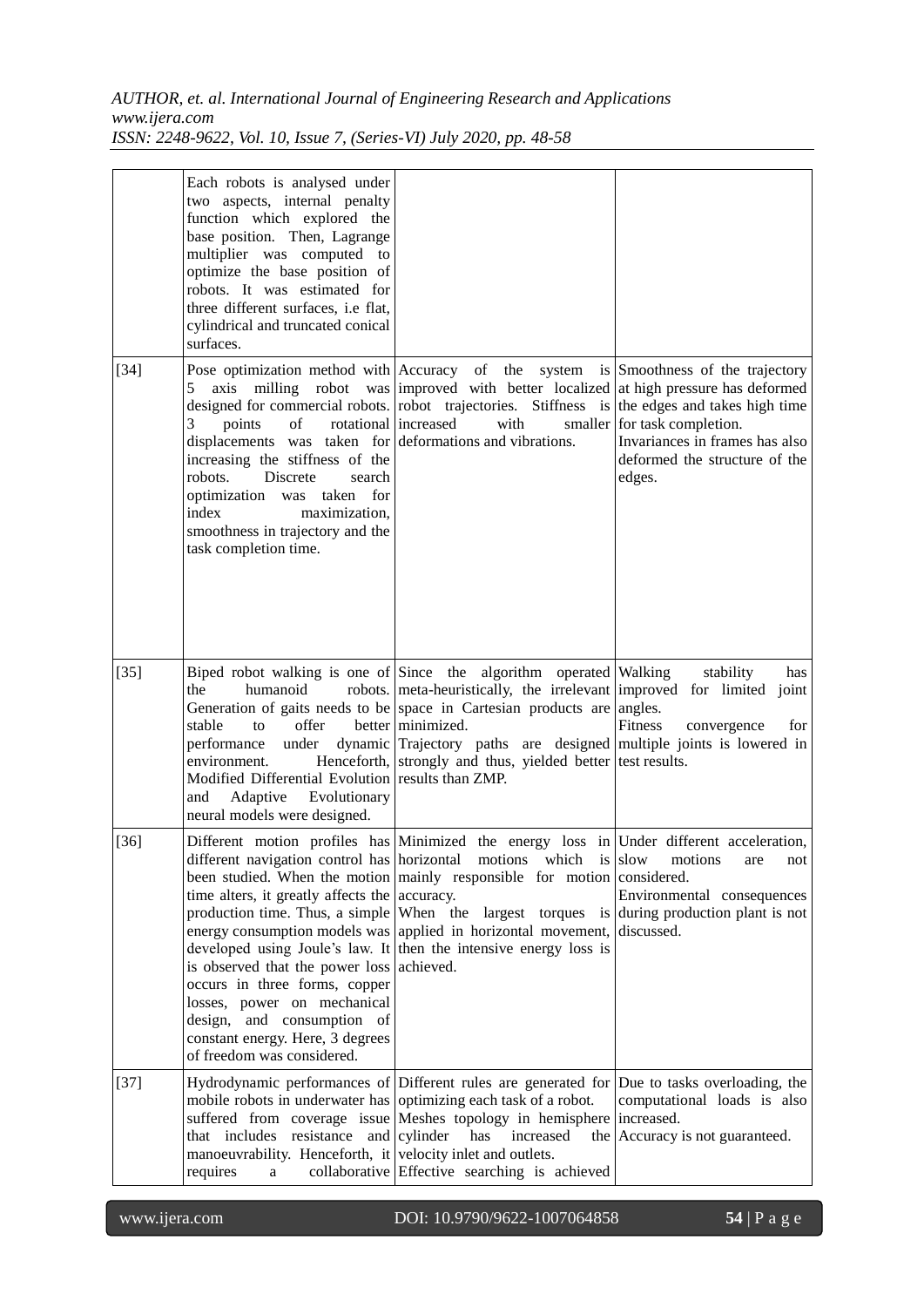|        | communication<br>among<br>robots which is explored by<br>artificial intelligent techniques<br>the<br>particle<br>swarm<br>and<br>optimization. Here, design lines<br>of the hydraulic parameters was<br>improved with four degrees of<br>freedom.                                                                                                                                                     | the with globalized optimal solution.                                                                                                                                                                                                                                                                                                 |                                                                                                                                                                                                    |
|--------|-------------------------------------------------------------------------------------------------------------------------------------------------------------------------------------------------------------------------------------------------------------------------------------------------------------------------------------------------------------------------------------------------------|---------------------------------------------------------------------------------------------------------------------------------------------------------------------------------------------------------------------------------------------------------------------------------------------------------------------------------------|----------------------------------------------------------------------------------------------------------------------------------------------------------------------------------------------------|
| $[38]$ | freedom using robot gripper mobile robots in parallel way.<br>joint coordinates are improved force transmission ratio.<br>aligning<br>geometric<br>by<br>its<br>coordinates<br>using<br>Lagrange<br>Then, force of the<br>addition.<br>gripper mechanism is explored<br>by non-dominated<br>sorting<br>genetic algorithm. Here, 6DOF<br>with parallel manipulator was<br>taken for the study purpose. | Structure modelling in closed Optimality was taken to enhance Tolerance rate between actual<br>loop and single degree of the stiffness and dexterity of and link<br>mechanism. End-effector and System ensured the maximized                                                                                                          | lengths<br>$\frac{1}{1}$<br>not<br>analysed properly when the<br>objective function alters.<br>Minimum gripping force is<br>achieved<br>only when<br>the<br>minimized design variable<br>selected. |
| $[39]$ | Path<br>planning<br>issue<br>resolved by adaptive particle enhanced.<br>for different objective function lowered time.<br>was simulated.                                                                                                                                                                                                                                                              | was $Path$ time and the length is When<br>swarm optimization method. Since inertia weight decreases, navigation control functions<br>Here, an obstacle is introduced the local path is optimized at slowly until the<br>and thus the ability of robots Optimized robots reached the<br>targets without bothering<br>the<br>obstacles. | the<br>mazing<br>changed,<br>environment<br>is<br>obstacle<br>invasion.                                                                                                                            |
| $[40]$ | solutions. It was implemented in continuously<br>German automotive supplier. updated in knowledge tool.<br>Semi-structured<br>data<br>is<br>classified efficiently using web<br>ontology language.                                                                                                                                                                                                    | Knowledge based optimized Adaptability and maintainability Since it followed monolithic<br>tool was designed for automated of the knowledge systems is architecture, scalability of the<br>monitored                                                                                                                                  | and tool is not assured.                                                                                                                                                                           |

From the comparative table, the research problems pertain in this field are explored as follows:

a) Navigation is one of the significant and potential functions of the mobile robots. It includes selflocalization, planning the path and constructing & interpretation of a map. Each feature has used in different applications for an efficient mobile robotic designs.

*b) Exploration of terrain:* Since different sensors are employed to monitor and explore the terrains of robots without any primitive information. In general, it explores all the boundaries of the environment based on its sensing capabilities. Henceforth, design of algorithms should focus on improving the sequential actions of robots and then

optimized the performance of the robots in the field. During sensing operations, some irrelevant regions are also explored. This causes the void in workspace and internal structure of the design develops issues like lowered task completion time, multiples the Cartesian workspace and energy loss. *c) Coverage:* It combines with terrain exploration, in specific to, it deals with the peripheral device dispersal of the environment. It depicts the navigation planning and coordination with the assistance of sensor, effector (or) a robot. It purely depends on coverage of area geometry of mechanical designs. Lowered efficiency of effector, low-range inspection device and decomposition of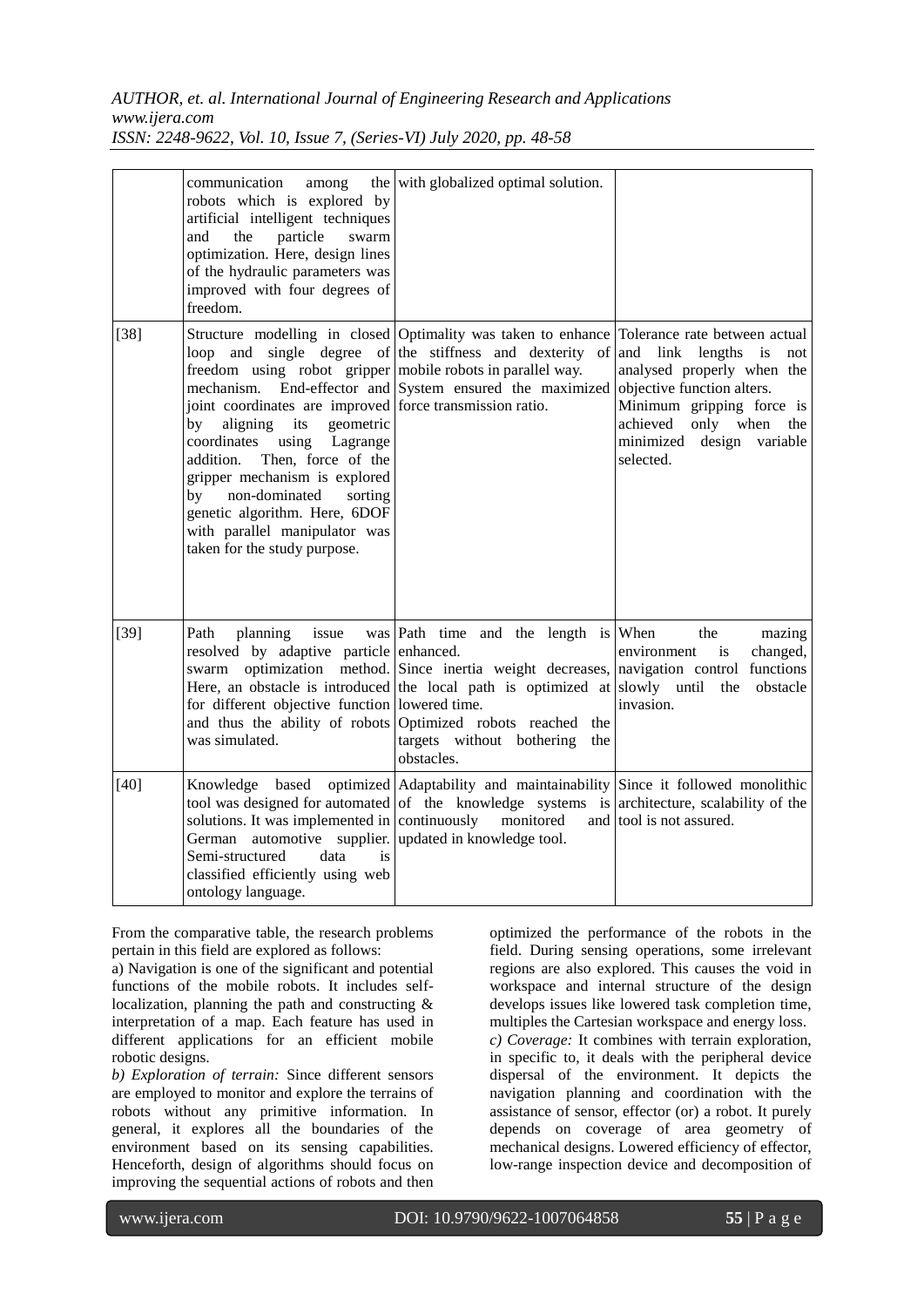cellular are needs to be focussed for coverage trajectories.

*d) Invasion of multi-robots:* Usually, task completion time is initially assumed for all mechanical power and design. Due to some indoor coverage, it expels unstructured data due to dynamic behavioural changes. Henceforth, coverage and communication by a robot becomes more complex. So as to complete the task in a time, it should ensure a collision free with complete coverage.

*e) Cellular decomposition:* Though coverage issue is resolved by dividing the terrain space into grid cells for eliminating the overlapping regions, the chances of odometer errors are highly dispersed in robotic environment.

*f) Centralized and Decentralized approaches:* Multi-robot architectures are mostly used for mobility environment. Communication is an important aspects in multi-robot systems. Global and local communication in both approaches are to be handled properly for an interoperable environment.

#### **IV. CONCLUSION**

This paper is a review of design model of mobile robotic, so as to enhance the motion of the robots. As we know, degree of freedom is the main parameters in designing navigation controls of mobile robots. It's a kind of mechanical devices that takes count of dependent and independent displacements of the motion capabilities of robots. In general, 3 and 6 degrees of freedom were used for optimal design of the navigation controls. Here, several papers are collected and explored its used techniques, merits and demerits. The conducted reviews states the research challenges in the aspects of terrain explorations, coverage, multi-robots, centralized and decentralized models and cellular decomposition. In the literature, different optimization techniques were studied for optimizing the kinematic models, even in intelligent distributed behaviour. Mining of appropriate tasks and task completion time are mainly focussed in multiple autonomous mobile robots via efficient corporative and collaborative process.

#### **REFERENCES**

- [1]. Peynot, Thierry, et al. "Autonomous reconfiguration of a multi-modal mobile robot." *Workshop on Automated Diagnosis, Repair and Re-Configuration of Robot Systems, IEEE International Conference on Robotics and Automation (ICRA)*. 2011.
- [2]. Cherubini, Andrea, et al. "A multimode navigation system for an assistive robotics

project." *Autonomous Robots* 25.4 (2008): 383-404.

- [3]. Dongyue, Qu, Hu Yuanhang, and Zhang Yuting. "The investigation of the obstacle avoidance for mobile robot based on the multi sensor information fusion technology." *Int. J. Mat. Mech. Manuf* 1 (2013): 366-370.
- [4]. Saldana, David, Renato Assunçao, and Mario FM Campos. "A distributed multirobot approach for the detection and tracking of multiple dynamic anomalies." *2015 IEEE International Conference on Robotics and Automation (ICRA)*. IEEE, 2015.
- [5]. Mardani, Arman, and Saeed Ebrahimi. "A Novel multimode mobile robot with adaptable wheel geometry for maneuverability improvement." *International Journal of Robotics, Theory and Applications* 4.4 (2016): 1-15.
- [6]. Zhang, Jinzhu, ZhenlinJin, and Haibing Feng. "Type synthesis of a 3-mixed-DOF protectable leg mechanism of a firefighting multi-legged robot based on GF set theory." *Mechanism and Machine Theory* 130 (2018): 567-584.
- [7]. Li, Yezhuo, Yan-an Yao, and Yanying He. "Design and analysis of a multi-mode mobile robot based on a parallel mechanism with branch variation." *Mechanism and Machine Theory* 130 (2018): 276-300.
- [8]. Nadon, Félix, Angel Valencia, and Pierre Payeur. "Multi-Modal Sensing and Robotic Manipulation of Non-Rigid Objects: A Survey." *Robotics* 7.4 (2018): 74.
- [9]. Zhang, ZiQiang, et al. "Mechanism design for locust-inspired robot with one-DOF leg based on jumping stability." *Mechanism and Machine Theory* 133 (2019): 584-605.
- [10]. Michaud, François, and Maja J. Matarić. "Learning from history for behavior-based mobile robots in non-stationary conditions." *Machine Learning* 31.1-3 (1998): 141-167.
- [11]. Pandilov, Zoran, and Vladimir Dukovski. "comparison of the characteristics between serial and parallel robots." *ActaTechnicaCorvininesis-Bulletin of Engineering* 7.1 (2014).
- [12]. Sarfraz, Hassan. *Kinematics and Optimal Control of a Mobile Parallel Robot for Inspection of Pipe-like Environments*. Diss. Universitéd'Ottawa/University of Ottawa, 2014.
- [13]. Rasheed, Tahir, et al. "Kinematic modeling and twist feasibility of mobile cable-driven parallel robots." *International Symposium on Advances in Robot Kinematics*. Springer, Cham, 2018.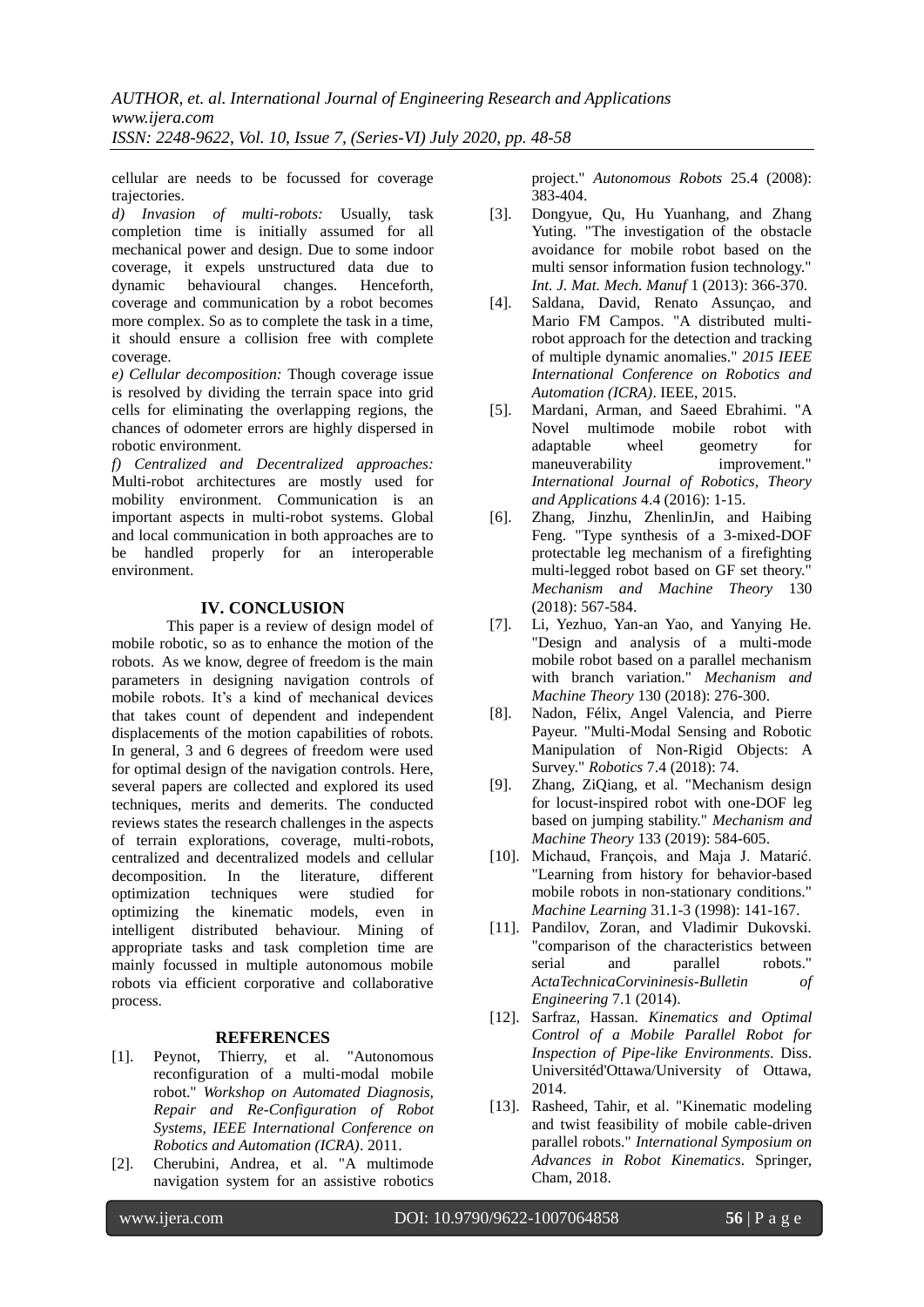- [14]. Yang, Hai, et al. "On the design of mobile parallel robots for large workspace applications." *IDETC'11: International Design Engineering Technical Conferences Computers and Information in Engineering Conference*. ASME, 2011.
- [15]. Wang, Z-Y., X-L. Ding, and Alberto Rovetta. "Analysis of typical locomotion of a symmetric hexapod robot." *Robotica*28.6 (2010): 893-907.
- [16]. Sproewitz, Alexander, et al. "Learning to move in modular robots using central pattern generators and online optimization." *The International Journal of Robotics Research*27.3-4 (2008): 423-443.
- [17]. Alaa Hassan et al. "Modeling and design optimization of a robot gripper mechanism". Robotics and Computer–Integrated Manufacturing. 2017: 94-103.
- [18]. Xuhao Wang et al. "Optimal design of lightweight serial robots by integrating topology optimization and parametric system optimization". Mechanism and Machine Theory. 2019: 48-65
- [19]. G. Shanmugasundar et al. "Structural Optimization of an Five Degrees of Freedom (T-3R-T) Robot Manipultor Using Finite Element Analysis". Materials Today: Proceedings 16 (2019) 1325–1332.
- [20]. Lei Yan et al. "Multi-objective configuration optimization for coordinated capture of dualarm space robot", ActaAstronautica. 2020. 189-200.
- [21]. Zhaokun Zhang et al. "Optimization and implementation of a high-speed 3-DOFs translational cable-driven parallel robot". Mechanism and Machine Theory. 145  $(2020)$ .
- [22]. Jiayi Liu et al. "Collaborative optimization of robotic disassembly sequence planning and robotic disassembly line balancing problem using improved discrete Bees algorithm in remanufacturing". Robotics and Computer Integrated Manufacturing 61 (2020).
- [23]. Troels Bo Jørgensen et al. "Robust optimization with applications to design of context specific robot solutions". Robotics and Computer Integrated Manufacturing 53 (2018) 162–177.
- [24]. Baotong Li et al. "Topology optimization techniques for mobile robot path planning". Applied Soft Computing Journal 78 (2019) 528–544.
- [25]. Ming Wang et al. "Control and Optimization of a Bionic Robotic Fish Through a

Combination of CPG model and PSO". Neurocomputing. 2019.

- [26]. MichleGadaleta et al, "Optimization of the energy consumption of industrial robots for automatic code generation". Robotics and Computer Integrated Manufacturing 57 (2019) 452–464.
- [27]. Xiaomeng Fang et al. "Distributed optimization for the multi-robot system using a neurodynamic approach". Neurocomputing. 209.
- [28]. ShiboCai et al, "Parameters optimization of the dust absorbing structure for photovoltaic panelcleaning robot based on orthogonal experiment method". Journal of Cleaner Production. 2019.
- [29]. HaxiaGu et al, "A radiation avoiding algorithm of path optimization for radiation protection of workers and robots". Annals of Nuclear Energy 135 (2020).
- [30]. Huixu Dong et al, "Geometric design optimization of an under-actuated tendondriven robotic gripper". Robotics and Computer–Integrated Manufacturing 000 (2017) 1–10.
- [31]. Myounghoon Shim et al, "Design and optimization of a robotic gripper for the FEM assembly process of vehicles". Mechanism and Machine Theory 129 (2018)  $1 - 16$ .
- [32]. Mark Levin et al, "A conceptual framework and optimization for a task-based modular harvesting manipulator". Computers and Electronics in Agriculture 166 (2019).
- [33]. Qiankun Yu et al, "Base position optimization for mobile painting robot manipulators with multiple constraints". Robotics and Computer Integrated Manufacturing 54 (2018) 56–64.
- [34]. Gang Xiong et al, "Stiffness-based pose optimization of an industrial robot for fiveaxis milling". Robotics and Computer Integrated Manufacturing 55 (2019). 19–28.
- [35]. Tran ThienHuan et al, "Adaptive Gait Generation for Humanoid Robot Using Evolutionary
- [36]. Neural Model Optimized with Modified Differential Evolution Technique". Neurocomputing. 2018.
- [37]. Weilin Luo et al. "An application of multidisciplinary design optimization to the hydrodynamic performances of underwater robots". Ocean Engineering 104 (2015). pp. 686–697.
- [38]. Weilin Luo et al. "An application of multidisciplinary design optimization to the hydrodynamic performances of underwater